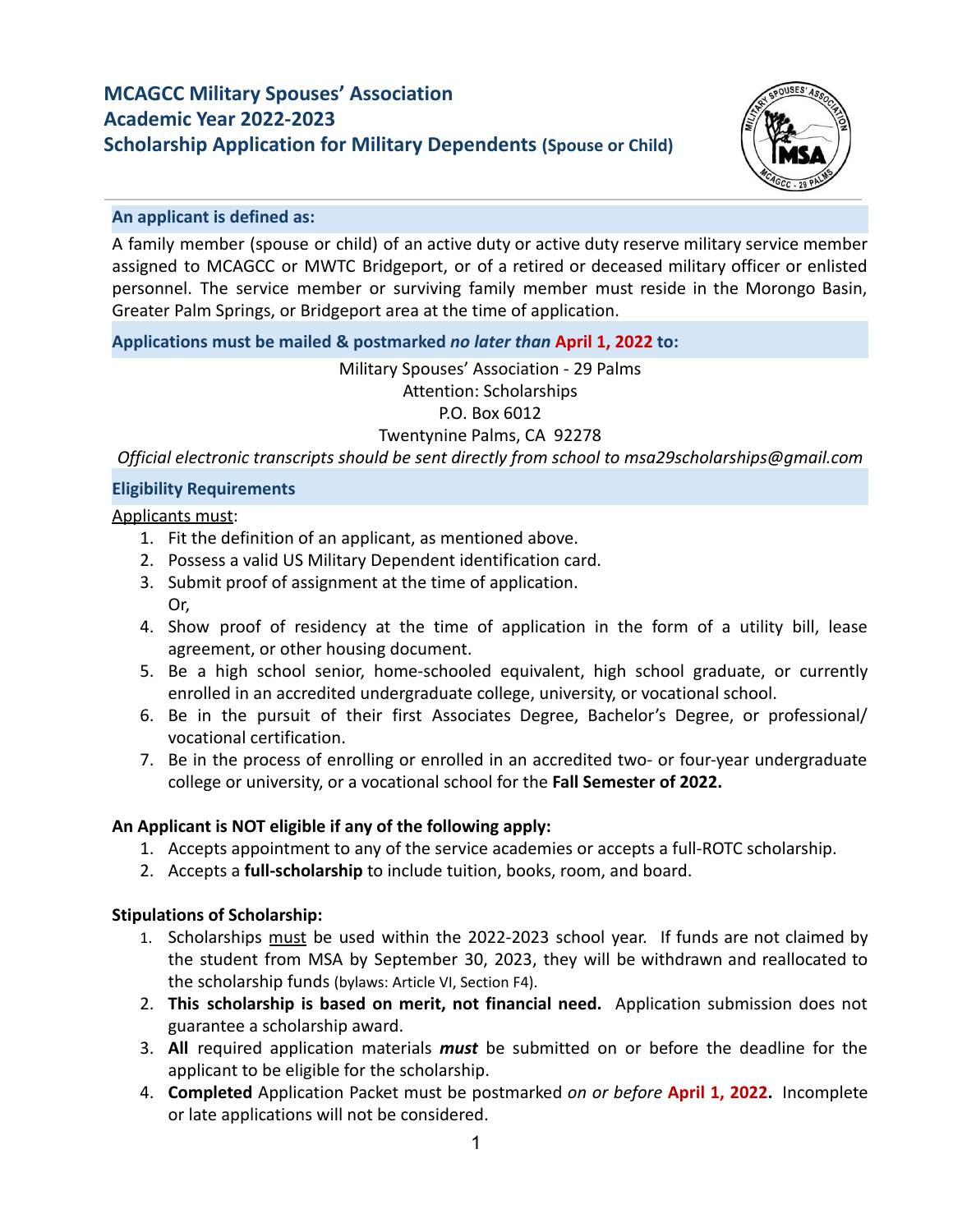## **Qualification Requirements**

- 1. A completed application.
- 2. Copies of SAT and/or ACT scores, if the applicant is a graduating high school senior. **(OPTIONAL)**
- 3. **Official** transcript(s) from applicant's high school(s), **state-certified** grades, or **official** college transcript (if applicable).
- 4. Two (2) letters of recommendation. Acceptable references include teachers, counselors, community leaders, or employers. **Letters from relatives will not be accepted. (OPTIONAL)**
- 5. List recent community service, work experience, and extracurricular activities.
- 6. List honors or awards received within the past four (4) years.
- 7. A completed essay typed, 750-word minimum, double-spaced, covering the essay question on page seven (7).
- 8. Proof of residence in the Morongo Basin, Greater Palm Springs or Bridgeport area (i.e., utility bill, lease agreement, or housing document). Active or Active Reserve must submit a command letter or Orders as proof of assignment to MCAGCC or MWTC Bridgeport.
- 9. **ALL** required documents must be postmarked no later than **April 1, 2022** for applications to be considered.

# **APPLICATION CHECKLIST:**

**Please complete the checklist to ensure the application is finalized and properly submitted. Incomplete applications will NOT be accepted.**

- □ **Complete entire application** (pages 3-6). Please be sure to read and sign the *Privacy Act Statement*.
- □ High school applicants only:
	- o Attach OFFICIAL high school transcript(s) or proof of GED
	- o Attach copy of standardized test scores (SAT and/ or ACT) (OPTIONAL)
- $\Box$  Continuing undergraduate applicants only:
	- o Provide OFFICIAL college transcript(s)
- □ Two (2) letters of recommendation: (OPTIONAL)
	- o Submitted WITH the application OR mail directly to the address listed on page 1.
- $\Box$  Typed essay on the topic provided.
- □ Proof of residence (*i.e*., utility bill, lease agreement, housing document, or orders).

Email [msa29scholarships@gmail.com](mailto:msa29scholarships@gmail.com) for questions or to confirm receipt of application. For further information on scholarship eligibility refer to MCAGCC MSA Constitution and By-Laws available at <https://www.msa29palms.org/governing-documents.html>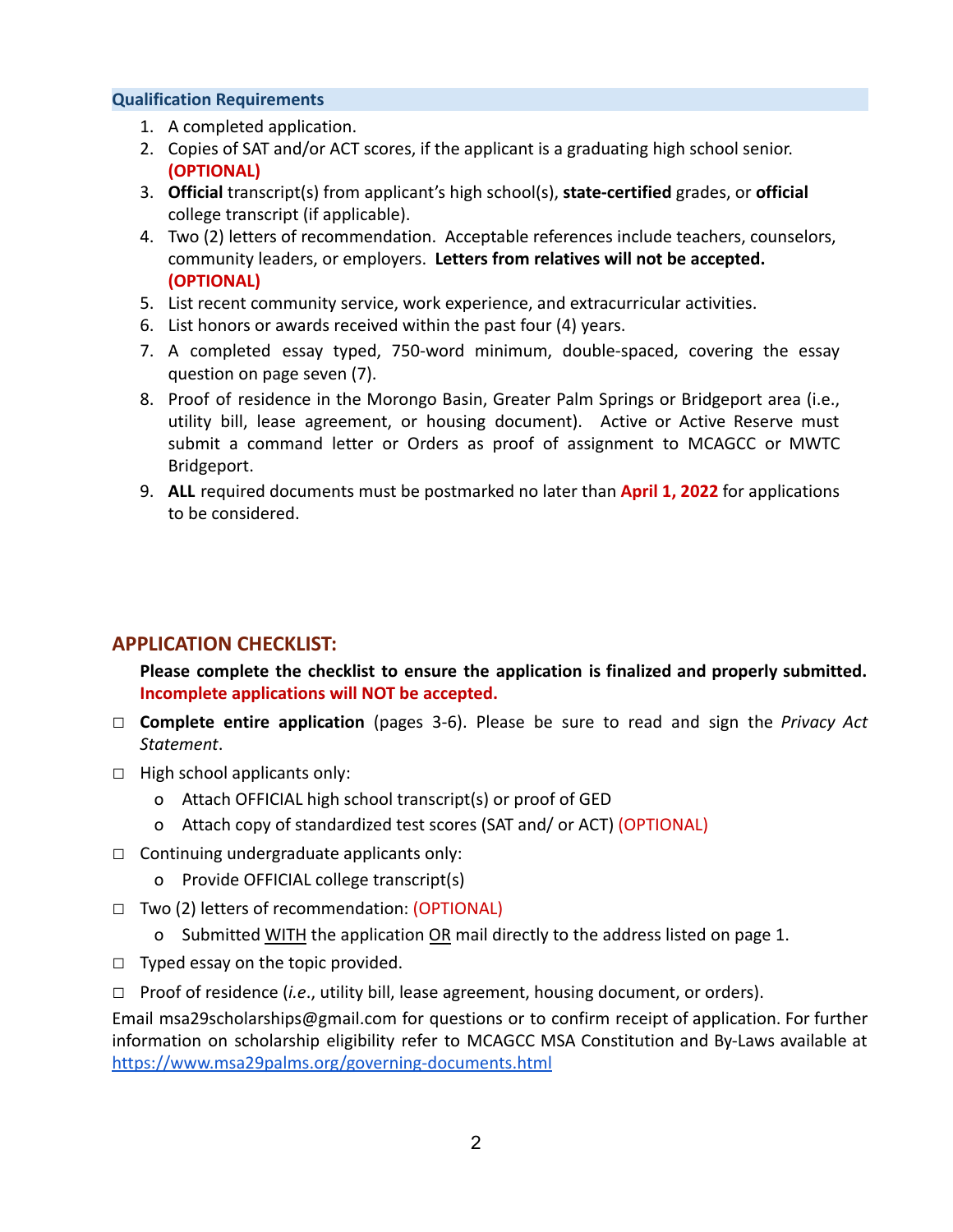

MCAGCC MSA Scholarship Application (Academic Year 2022-2023)

|  | <b>APPLICANT INFORMATION</b> |  |
|--|------------------------------|--|

| Name                                                                                                                                                                                                                     |                                                               |  |  |
|--------------------------------------------------------------------------------------------------------------------------------------------------------------------------------------------------------------------------|---------------------------------------------------------------|--|--|
| <b>Street Address</b>                                                                                                                                                                                                    |                                                               |  |  |
| City, State, Zip                                                                                                                                                                                                         |                                                               |  |  |
| Home/Cell Phone                                                                                                                                                                                                          |                                                               |  |  |
| <b>E-Mail Address</b>                                                                                                                                                                                                    |                                                               |  |  |
| Select one:                                                                                                                                                                                                              | <b>Full Time Student</b><br>Part Time Student                 |  |  |
| <b>RESIDENCY</b>                                                                                                                                                                                                         |                                                               |  |  |
| If your sponsor is active duty or retired, does he/she reside in the Morongo Basin, greater Palm Springs or<br>Bridgeport area?<br><b>YES</b><br><b>NO</b>                                                               |                                                               |  |  |
| <b>SPONSOR INFORMATION</b>                                                                                                                                                                                               |                                                               |  |  |
| Sponsor's Name                                                                                                                                                                                                           |                                                               |  |  |
| Sponsor's Unit                                                                                                                                                                                                           |                                                               |  |  |
| Sponsor's Status                                                                                                                                                                                                         | <b>Active Reserve</b><br>Retired<br>Active<br>Deceased        |  |  |
| Relationship                                                                                                                                                                                                             | Child: College Student<br>Child: High School Senior<br>Spouse |  |  |
| <b>HOW DID YOU HEAR ABOUT THIS SCHOLARSHIP?</b>                                                                                                                                                                          |                                                               |  |  |
| An MSA Member<br>Navy-Marine<br><b>School Guidance Counselor</b><br><b>MSA Member</b><br><b>Base Education Center</b><br><b>Corps Relief Society</b><br><b>MSA Facebook Page</b><br>Unit Readiness Coordinator<br>Other: |                                                               |  |  |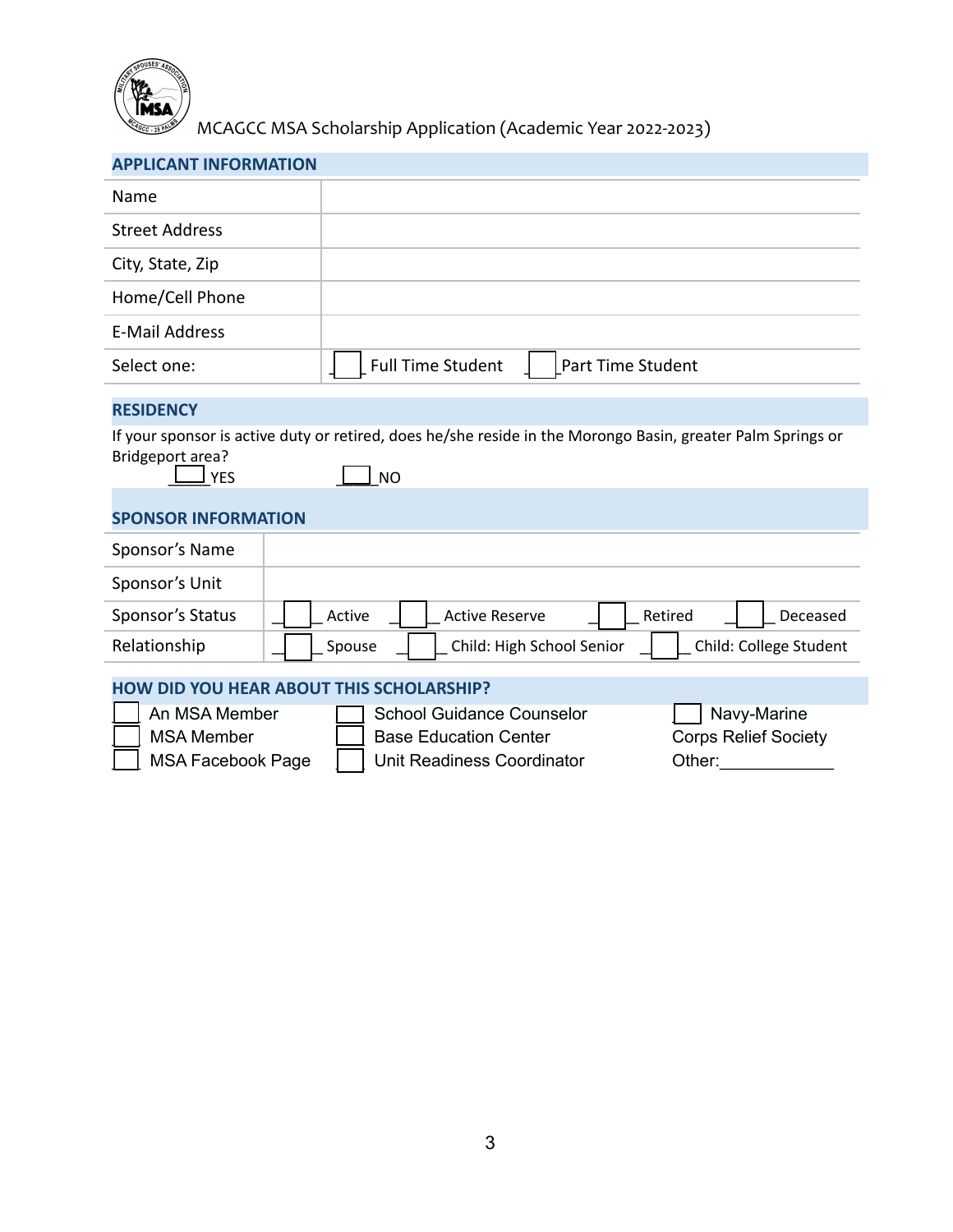### MCAGCC MSA Scholarship Application (Academic Year 2022-2023)

#### **PRIVACY ACT STATEMENT**

I acknowledge the enclosed personal information will be maintained by the MCAGCC Military Spouses' Association Scholarship Committee for administrative use and released only to the individuals needed to evaluate the application. The disclosure of the information is voluntary; however, failure to disclose all or part of the requested information may disqualify the applicant or hinder evaluation of the application.

I certify that the information included in this application is true and correct to the best of my knowledge. I understand that I may be disqualified if I have included false information in this application.

| Applicant Signature: | Date: |  |
|----------------------|-------|--|
| Parent Signature:    | Date: |  |

*(if applicant is under 18 years of age)*

#### **PERSONAL RESPONSIBILITY DISCLOSURE**

I acknowledge that if I am awarded a scholarship from the Military Spouses' Association - 29 Palms for that year, that I will have to complete the forms provided to me in the award packet by the dates given to receive the awarded scholarship funds. Failure to meet the terms provided will forfeit all awarded funds.

Applicant Signature: \_\_\_\_\_\_\_\_\_\_\_\_\_\_\_\_\_\_\_\_\_\_\_\_\_\_\_\_\_\_\_\_\_\_\_\_\_\_\_\_\_\_ Date: \_\_\_\_\_\_\_\_\_\_\_\_

Parent Signature: \_\_\_\_\_\_\_\_\_\_\_\_\_\_\_\_\_\_\_\_\_\_\_\_\_\_\_\_\_\_\_\_\_\_\_\_\_\_\_\_\_\_\_\_ Date: \_\_\_\_\_\_\_\_\_\_\_\_\_

*(if applicant is under 18 years of age)*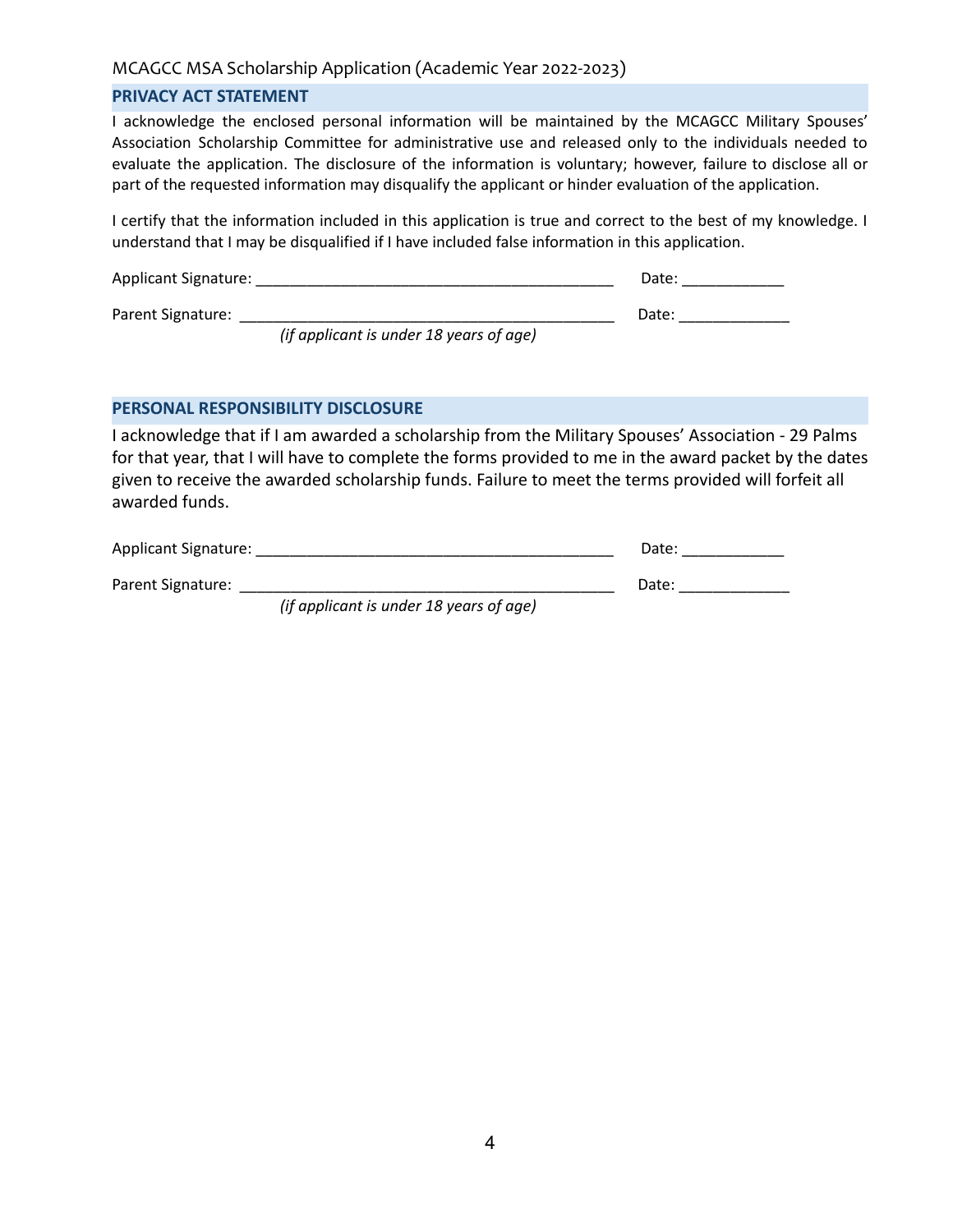## **EDUCATION**

List all schools (high schools and undergraduate institutions) you have attended since grade 9\*

| <b>High School Name</b> | Location<br>(City, State) | Year<br><b>Attended</b> | <b>Graduation Date</b><br>(if applicable) |
|-------------------------|---------------------------|-------------------------|-------------------------------------------|
|                         |                           |                         |                                           |
|                         |                           |                         |                                           |
|                         |                           |                         |                                           |
|                         |                           |                         |                                           |
|                         |                           |                         |                                           |

| <b>College/ University/Vocational</b><br><b>School Name</b> | Location<br>(City, State) | <b>GPA</b><br>(college) | <b>Number of</b><br><b>Credits</b><br><b>Completed</b> |
|-------------------------------------------------------------|---------------------------|-------------------------|--------------------------------------------------------|
|                                                             |                           |                         |                                                        |
|                                                             |                           |                         |                                                        |

## **ACADEMIC ACHIEVEMENT** (if applicable)

| Cumulative Grade Point Average (GPA)        |  |
|---------------------------------------------|--|
| Standardized Test: SAT composite (OPTIONAL) |  |
| Standardized Test: ACT composite (OPTIONAL) |  |

#### **ACADEMIC DEGREE**

Please check the degree you are working toward

- $\Box$  A.A. Degree
- $\Box$  B.A./B.S. Degree
- □ Professional/Vocational Certificate

#### **COLLEGES, UNIVERSITIES, OR VOCATIONAL SCHOOLS**

List colleges, universities or vocational schools to which you have applied\*

| <b>College/ University/ School</b> | Location (City, State) | Accepted<br>(yes/ no/ pending) |
|------------------------------------|------------------------|--------------------------------|
|                                    |                        |                                |
|                                    |                        |                                |
|                                    |                        |                                |

*\*Please list additional schools on a separate page, as needed.*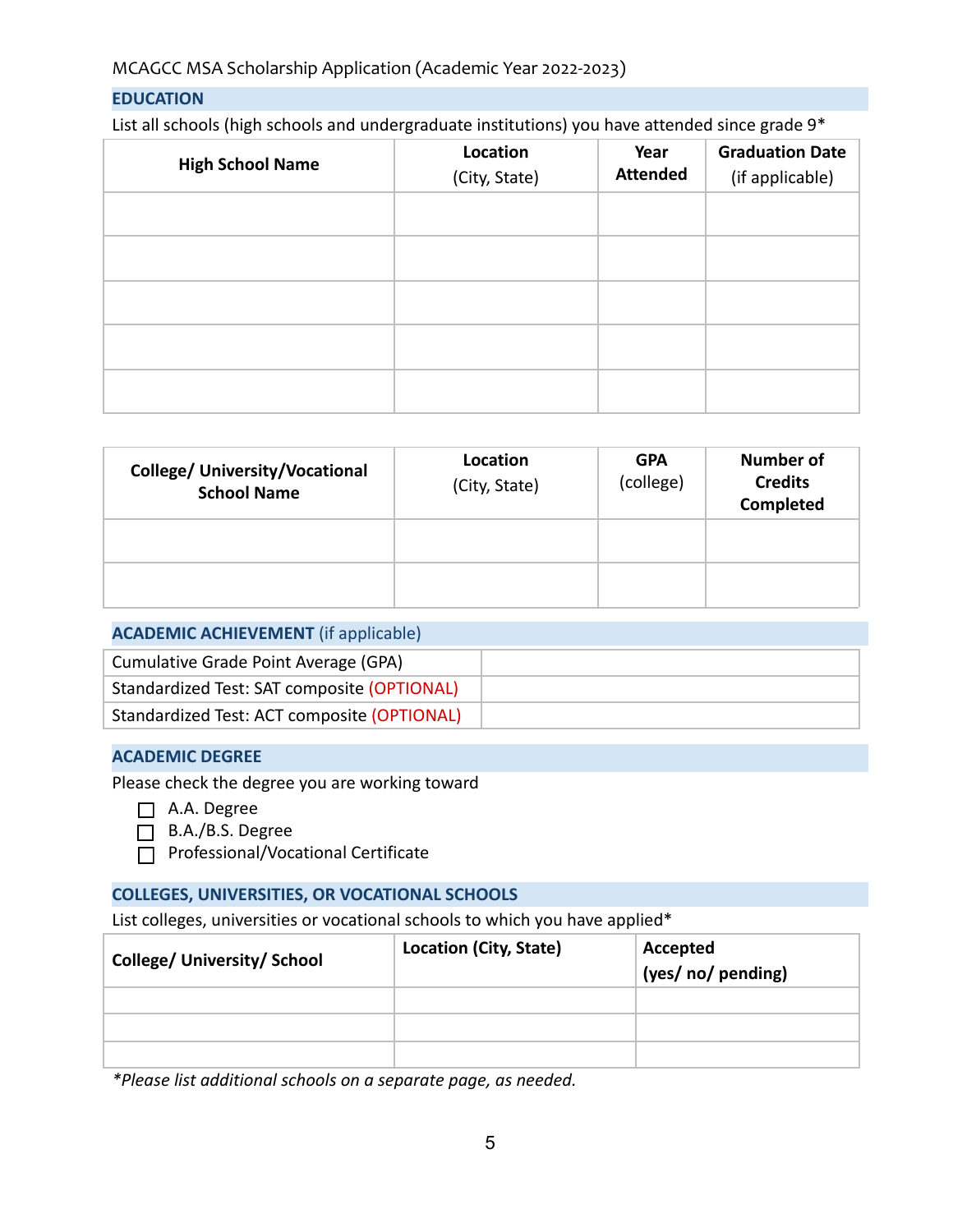# **ACTIVITIES**

List special skills and qualifications you have acquired from **employment**, **previous volunteer work**, or **other extra-curricular activities** (including hobbies or sports) during the last four years.

| <b>ACTIVITY</b> | <b>Leadership Title</b><br>or Role | <b>Skills learned</b> | <b>Dates</b> | <b>Hours</b><br>Per Month |
|-----------------|------------------------------------|-----------------------|--------------|---------------------------|
|                 |                                    |                       |              |                           |
|                 |                                    |                       |              |                           |
|                 |                                    |                       |              |                           |
|                 |                                    |                       |              |                           |
|                 |                                    |                       |              |                           |
|                 |                                    |                       |              |                           |
|                 |                                    |                       |              |                           |
|                 |                                    |                       |              |                           |
|                 |                                    |                       |              |                           |

# **HONORS AND AWARDS**

List any honors or awards (school or community related), received within the last four years. If more space is needed, please list on a separate sheet of paper.

| <b>Name of Honor or Award</b> | Date |
|-------------------------------|------|
|                               |      |
|                               |      |
|                               |      |
|                               |      |
|                               |      |
|                               |      |
|                               |      |
|                               |      |